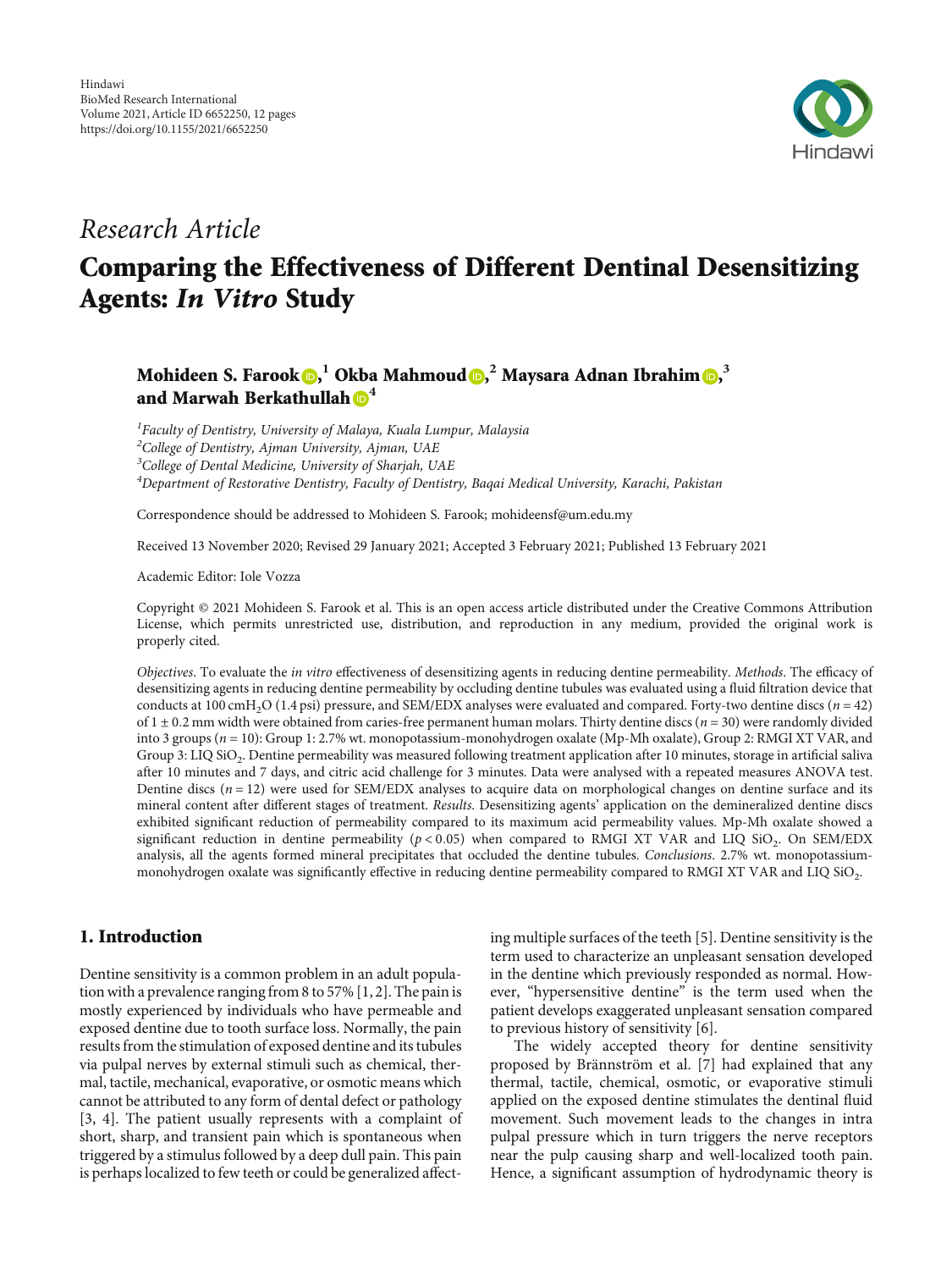that the sensitive dentine is permeable [\[8](#page-11-0)]. Based on this theory, any reduction in dentinal fluid movement should decrease dentine permeability [\[9\]](#page-11-0).

Different approaches are undertaken in the dental practices to treat dentinal sensitivity such as application of antiinflammatory agents, nerve desensitizers, dentine sealers, ion/salts, protein precipitants, laser, soft tissue grafting, and restorative agents [[10\]](#page-11-0). The vast majority of the treatment is based on the mechanism to occlude the dentinal tubules. Regardless of the different treatment agents, dentine sensitivity often reoccurs due to mechanical challenges from excessive tooth brushing, during periodontal therapy such as scaling and root surface debridement, chemical erosion, or mechanical dislodgement of the coated material leading to short-term desensitizing effects [[11](#page-11-0), [12\]](#page-11-0). It is essential that the dental products could chemically interact with the dental tissues to form a stable structure that could resist the fluid movements within the dentinal tubules.

The desensitizing agents such as resin-modified glass ionomer (Clinpro XT Varnish) and liquid  $\text{SiO}_2$  complex (Dentcoat DSP) were introduced in the market between 5 and 10 years' time to treat dentine sensitivity. Up to now, scant data in the literature report in vitro studies comparing LIQ  $SiO<sub>2</sub>$  efficacy on dentine hypersensitivity with other dentine permeability treatments.

Therefore, the aim of the study was to evaluate the effectiveness of the desensitizing agents under various conditions that simulates the oral environment in the reduction of dentine permeability and tubular occlusion.

#### 2. Materials and Methods

Clinpro XT Varnish is a resin-modified and light-cured glass ionomer varnish which has two main components, methacrylate-modified polyalkenoic acid and hydroxyethyl methacrylate (HEMA) in addition to fluoroaluminosilicate which helps to bond the materials to the dentine both chemically and mechanically [\[13\]](#page-11-0). Besides that, its high fluoride release has the potential to protect the teeth from root caries.

Dentcoat DSP is a compound of the liquid  $\rm SiO_2$  (silicon dioxide) complex. It acts by forming a biomimetic protective coating that can effectively protect enamel from acid challenge. The coating is biorepulsive in nature and prevents the adherence of plaque and microorganisms.

Its mechanism of action in reducing sensitivity is by the formation of silica crystals on the exposed dentinal surface and tubules via the process of hydrolysis.

2.1. Preparation of Potassium Oxalate Solution. It was prepared by using 5% oxalic acid (pH 1.2) and titrated to pH 2.4 by adding potassium hydroxide (KOH) to form 2.7% wt. monopotassium-monohydrogen oxalate.

2.2. Preparation of Dentine Samples. Forty-two dentine discs (*n* = 42) were prepared from extracted sound human molars which were removed because of surgical indications in patients with recurrent pericoronitis and severe periodontal disease. The teeth were collected from oral surgery and a primary care unit in the University of Malaya dental hospital

in a two-month period during 2018 and stored in 1% chloramine-T solution for no longer than 3 to 5 months following the extraction. The study design was approved by the Ethics Committee of the Faculty of Dentistry, University of Malaya (DF RD1507/0023(U)). The teeth were sectioned in a transverse plane using a diamond disc in a slow speed saw attached to water coolant (Micracut125 Metkon, University of Malaya). Dentine thickness of 1±0*:*2 mm was obtained by removing the coronal portion of the sample, 1 mm below the occlusal pit, and the root segment was sectioned 2 mm below the cementoenamel junction. Necrotic tissues within the pulp chamber were extirpated using barbed broach, ensuring that its inner wall was not damaged. During the process of sample preparation, any critical damage to the samples was excluded from the study.

The dentine sample was glued using a cyanoacrylatebased adhesive (Ruichang Dei Adhesive Co., Ltd., China) to an acrylic Plexiglass (YSME Sdn Bhd, Malaysia) sized 1*:*5 cm × 1*:*5 cm × 0*:*5 cm. The center of the Plexiglass was drilled and fitted with 1.5 cm length of 18-gauge stainless steel tube which would aid in the passage of fluid from the device into the pulp chamber. Flowable composite (3M ESPE FiltekZ350XT, USA) was placed around the radicular portion of dentine samples to prevent any leakage during the measurement [\[14\]](#page-11-0).

2.3. Fluid Filtration Device. Dentine permeability (Lp) for the prepared dentine disc treated with different desensitizing agents was investigated using a fluid filtration device (Figure [1\)](#page-2-0) working at 1.422 psi (100 cm  $H_2O$ ) pressure [[15](#page-11-0)]. Polyethylene tubing (PE tube) of the filtration system was connected to the dentine disc via an 18-gauge stainless steel tube. A 25 *μ*m microcapillary tube (Microcaps, Fisher Scientific, Atlanta, GA, USA) in the system was attached on the right side to the water reservoir at the height of 100 cm from the dentine disc to create a pressure of 1.422 psi and the left side was linked to dentine specimen through a 3-way connector. Gillmont's syringe (Thermo Scientific, USA) which helps to introduce and control the air bubble inside the capillary tube was attached to a different outlet of the same connector via the PE tube.

#### 2.4. Experimental Design

2.4.1. Dentine Permeability Analysis for Treated Dentine. Thirty dentine samples were randomly assigned for each group  $(n = 10)$ . Figure [2](#page-2-0) shows the flow chart of the study design for investigating dentine permeability after various stages of treatment.

Minimum permeability value (LpT1) for the dentine disc was measured by creating a smear layer on the dentine surface using abrasive paper coated with 600 grit silicon carbide for 30 seconds [[16\]](#page-11-0). Maximum permeability value (LpT2) was evaluated by treating the specimen with 37% orthophosphoric acid (3M7423 Scotchbond etchant) for 60 seconds [[17](#page-11-0)].

Desensitizing agents were applied on the samples for 10 minutes based on the manufacturer instructions, and the dentine permeability was assessed (LpT3). Table [1](#page-3-0) shows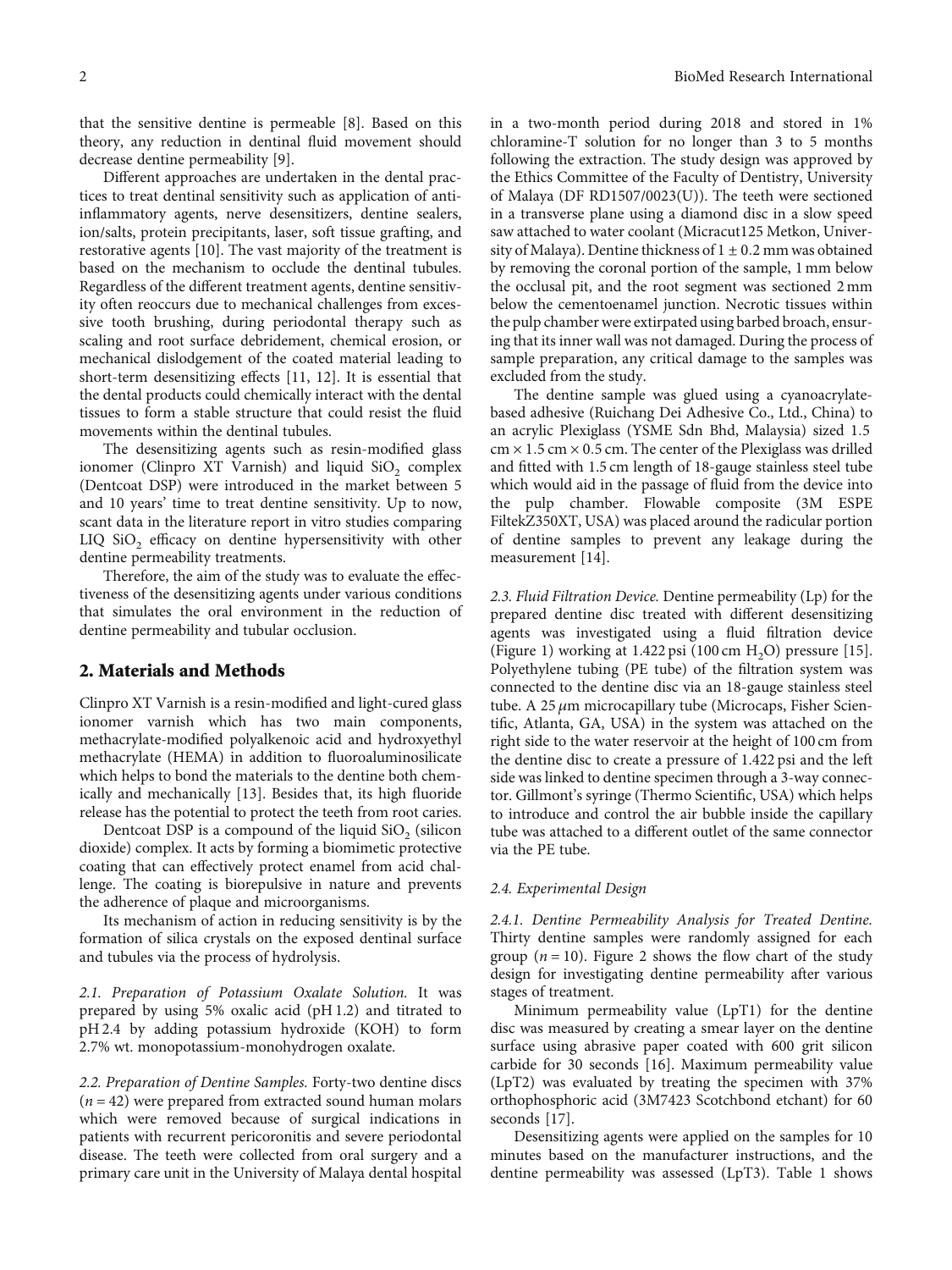<span id="page-2-0"></span>





Figure 2: Flowchart of study design for analysing dentine permeability (LpT) and SEM/EDX of various dentine treatments.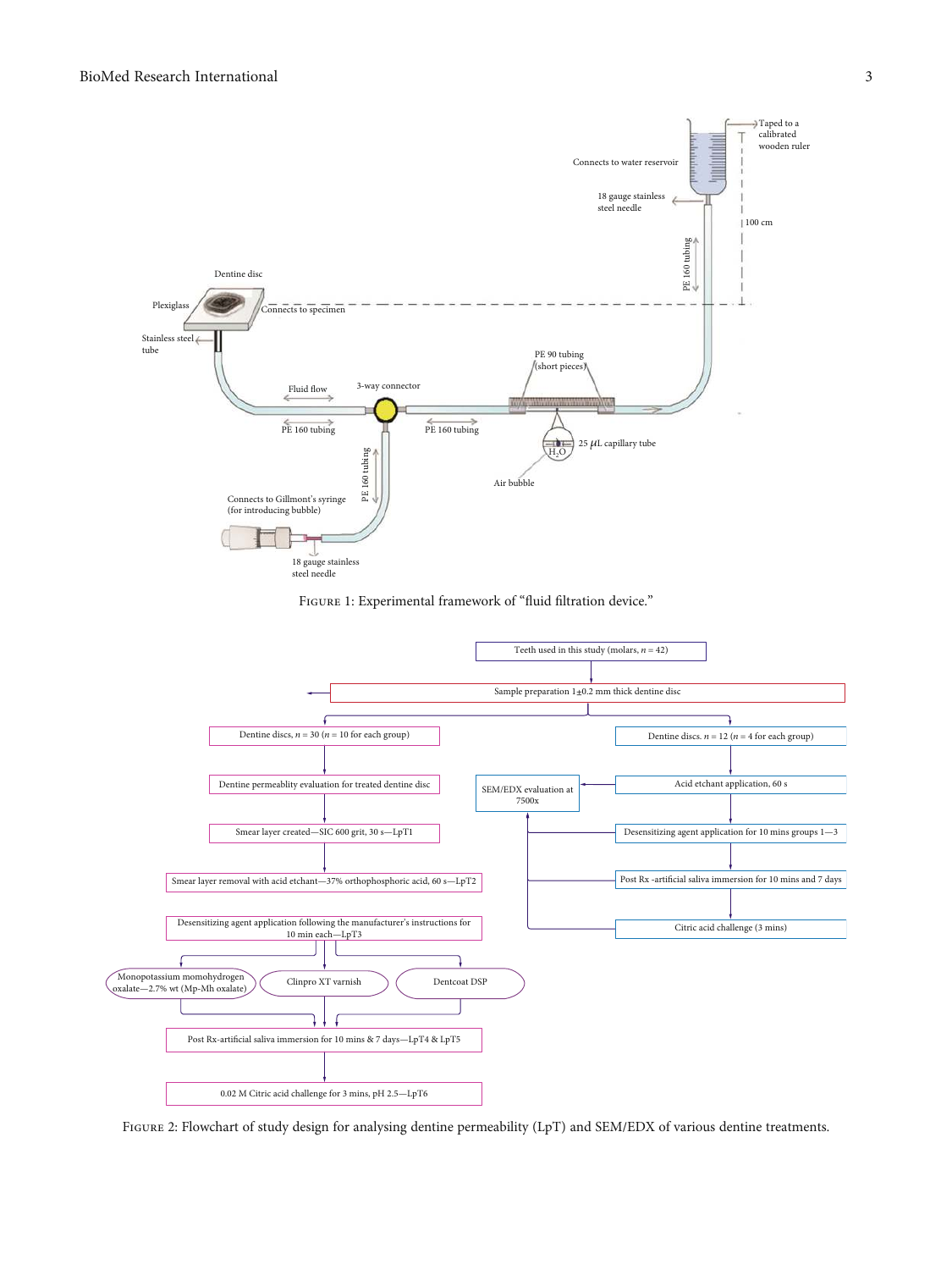<span id="page-3-0"></span>

| Desensitizing agents                                                            | Manufacturer                     | Active ingredients                                                                                                                                                                                  | Application procedures                                                                           |  |
|---------------------------------------------------------------------------------|----------------------------------|-----------------------------------------------------------------------------------------------------------------------------------------------------------------------------------------------------|--------------------------------------------------------------------------------------------------|--|
| $2.7\%$ wt.<br>monopotassium-<br>monohydrogen oxalate<br>pH 2.4 (Mp-Mh oxalate) | Experimental<br>Solution         | Potassium oxalate, monosubstituted<br>hydrogen salts                                                                                                                                                | Apply using the brush and air-dry                                                                |  |
| Clinpro <sup>™</sup> XT Varnish<br>(RMGI XT VAR)                                | 3M ESPE, USA                     | Tube A: glass particles of silanized<br>fluoroaluminosilicate, HEMA, water, BIS-GMA<br>and silanized silica<br>Tube B: copolymer of polyalkenoic acid, water,<br>HEMA, and calcium glycerophosphate | Mix the pastes for 15 seconds, apply thin<br>layer using brush, and light cure for 20<br>seconds |  |
| Dentcoat™ DSP<br>(LIQ SiO <sub>2</sub> )                                        | Andjana<br>Medical<br>Germany UG | Activator: alcohol, hydrochloric acid (pH3)<br>SiO <sub>2</sub> -complex: alcohol, aminoprophyl<br>triethoxysilane                                                                                  | Mix the liquids, wait for 5-10 minutes, and<br>apply using the applicator                        |  |

Table 1: Active ingredients and application procedures of the desensitizing agents used in the study.

the active ingredients of the agents. Subsequently, the dentine disc was stored in the artificial saliva at 37°C for 10 minutes and 7 days, and the permeability assessments were performed to determine the values for LpT4 and LpT5. The composition of artificial saliva (Alfatech Sdn Bhd, Malaysia) is CaCl<sub>2</sub> 1.5 mmol/L, KCL 50 mmol/L,  $KH_2PO_4$  0.9 mmol/L, and Tris 20 mmol/L (19). Final evaluation (LpT6) was performed by subjecting dentine discs to 0.02 M citric acid solution (pH 2.5) for 3 minutes.

During the experiment, dentine permeability (Lp) was measured by the movement of a bubble within the capillary tube which was observed against a calibrated ruler incremented and measured in mm and converted into volume displacement as shown in the formula below. The bubble movement was measured for 4 minutes with three consecutive measurements after the system had been stabilized for the first minute. The dentine permeability for treated dentine (LpT) was calculated by dividing the fluid flow  $(\mu L)$  by the surface area of dentine exposed  $\rm (cm^{-2})$  and hydrostatic pressure ( $cmH<sub>2</sub>O/psi$ ). The permeability of each dentine disc was expressed as percentage (LpT%) of the fluid flow across the acid-etched dentine disc of the same specimen. Therefore, each dentine disc acted as its own control.

2.5. SEM/EDX Analysis. Dentine discs (*n* = 12) were prepared similar to the samples prepared for dentine permeability evaluation. The dentine discs  $(n = 4)$  were randomly selected, prepared, and processed to analyse the morphological changes on the dentine surfaces and its mineral content following acid etching for 60 seconds, application of desensitizing agents for 10 minutes according to the manufacturer's instructions, storage in artificial saliva (10 minutes and 7 days), and citric acid challenge for 3 minutes. Each dentine disc was air-dried in a sun-dry cabinet at a constant room temperature 37°C and sputter coated with gold in a vacuum evaporator (Polaron Q150RS, Hi-Tech Instruments Sdn Bhd, Malaysia). The dentine morphology and its mineral content were analysed using a scanning electron microscope (SEM) (Quanta FEG 250, Crest Co., Holland) equipped with an energy X-ray dispersive spectrometer EDX (Oxford X-Max using Inca software, Crest Co., Holland). The machine was operated at the voltage of 10 kV, and the SEM images were captured at the magnification of 7500x. All the samples were analysed in the horizontal section except for the dentine specimens treated with desensitizing agents, which were viewed both in the horizontal and longitudinal sections by fracturing the specimens. Figure [2](#page-2-0) shows the study design for the SEM/EDX analysis.

2.6. Statistical Analysis. Statistical analysis was performed using SPSS version 25 for Windows. The permeability data (LpT3, LpT4, LpT5, and LpT6) were transformed into percentages of the original LpT2 (maximum permeability) values. Means and standard deviations of LpT values were calculated for each group. Homogeneity of variance was assessed by using Levene's test (*p* > 0*:*05). One-way ANOVA was used to compare the significant differences between the groups (*p* < 0*:*05). Repeated measures ANOVA was used to analyse within the group differences  $(p < 0.05)$ . Post hoc multiple comparisons were conducted using Tukey and Dunnett's T3 test. All *p* values were set at 0.05.

#### 3. Results

3.1. Dentine Permeability Analysis for Treated Dentine. All the desensitizing agents showed reduction in the permeability values of the dentine. Table [2](#page-4-0) shows the dentine permeability values for each treatment stages. Acid etch treatment on the tubular surface of the dentine had increased the permeability values to its maximum level equivalent to 100% (arbitrary value). Therefore, the values for the dentine permeability were expressed as percentages of its maximum permeability obtained in LpT2 treatment. Each acid-etched dentine represented its own control of that specimen. All the materials showed decrease in the dentine permeability after its application on acid-etched dentine (LpT2). However, the LIQ  $\rm SiO_2$  showed only 15% of reduction whilst the other agents such as Mp-Mh oxalate and RMGI XT VAR showed 92% and 85%, respectively. There is a significant difference in the reduction in the permeability between the groups at this point of treatment  $(p < 0.05)$ . Submersion in artificial saliva for 10 minutes increases the dentine permeability for all the groups except for LIQ  $SiO_2$ . Seven days of submersion in artificial saliva showed decrease in dentine permeability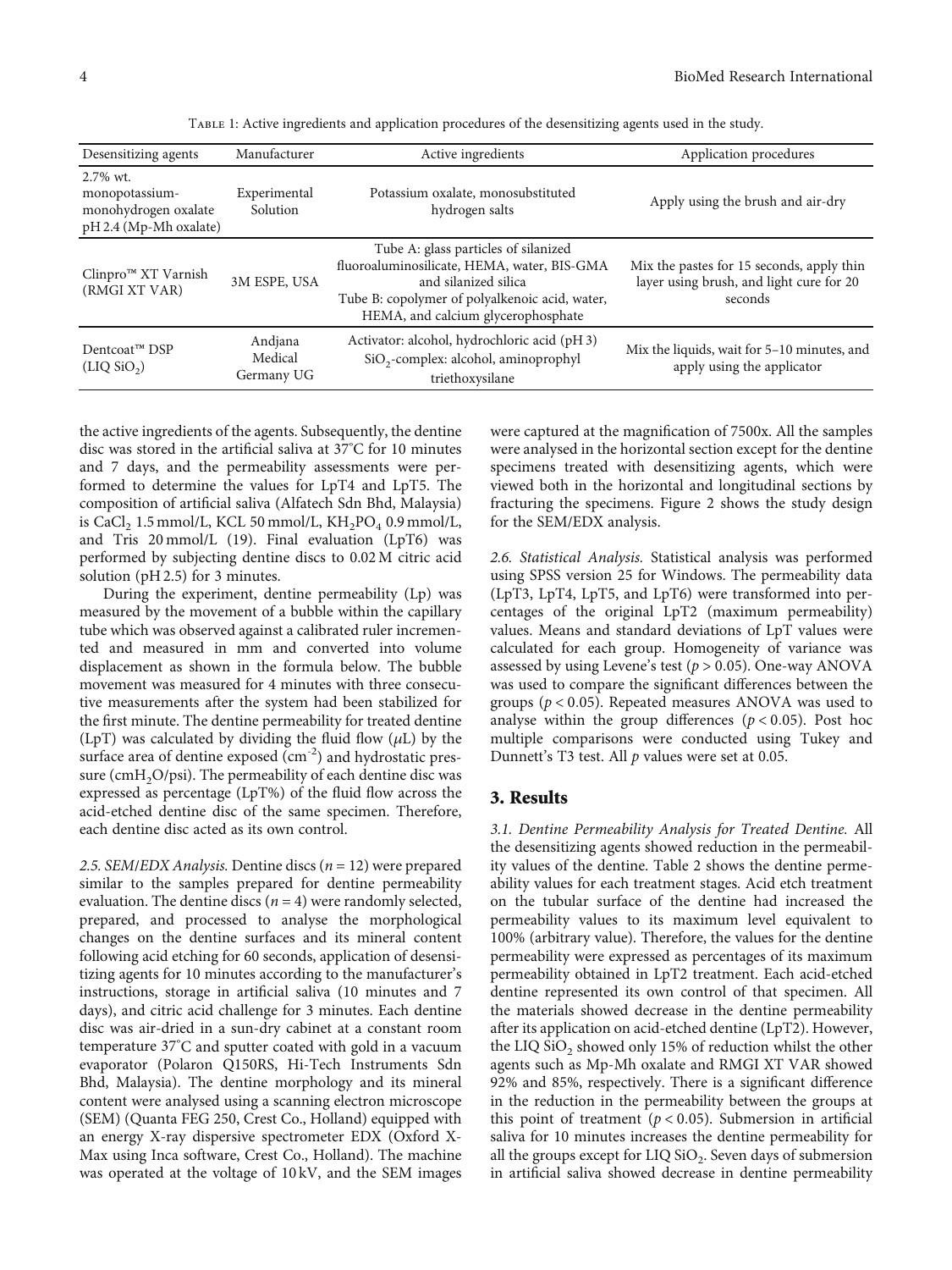<span id="page-4-0"></span>

| Treatments (LpT)                               | 2.7% wt. Mp-Mh oxalate<br>(group 1)(%) | RMGI XT VAR<br>$(group 2)$ $(\%)$ | $LIQ$ SiO <sub>2</sub><br>$(group 3)$ $(\%)$ |
|------------------------------------------------|----------------------------------------|-----------------------------------|----------------------------------------------|
| Smear layer<br>LpT1                            | $23.35 \pm 2.48$                       | $22.00 \pm 1.77$                  | $21.50 \pm 1.60$                             |
| Acid etchant application<br>LpT2               | $100 \pm 0$                            | $100 \pm 0$                       | $100 \pm 0$                                  |
| Treatment application<br>LpT3                  | $8.25 \pm 1.77^{\rm a}$                | $14.89 \pm 1.87^b$                | $85.24 \pm 40.63^{\circ}$                    |
| Artificial saliva immersion-10 minutes<br>LpT4 | $14.44 \pm 1.45^{\circ}$               | $24.06 \pm 2.29^b$                | $75.65 \pm 38.88^c$                          |
| Artificial saliva immersion-7 days<br>LpT5     | $13.09 \pm 3.53^{\circ}$               | $22.35 \pm 1.81^b$                | $97.83 \pm 45.84$ <sup>c</sup>               |
| Citric acid challenge-3 minutes<br>LpT6        | $18.91 \pm 3.34^{\circ}$               | $27.16 \pm 1.09^b$                | $101.74 \pm 43.94^{\circ}$                   |

Table 2: Dentine permeability (Lp) values expressed in percentage (%) after various treatment stages.

Values identified with different letters denote significant differences between and within the groups.

for Mp-Mh oxalate and RMGI XT VAR by 1% and 2%, respectively, whereas LIQ  $\mathrm{SiO}_2$  showed 22% increase in the dentine permeability. Eventually, citric acid challenge (LpT6) for all the specimens showed increase in the permeability of the dentine. Amongst all the groups, Mp-Mh oxalate showed a significant effect on the dentine permeability reduction for the LpT3, LpT4, LpT5, and LpT6 stages. However, there is no significant difference in the permeability values within the group at different stages of treatment except between the LpT2 and LpT3 stages.

3.2. SEM/EDX Analysis. The formation of mineral precipitates and its effect on open dentinal tubules were further analysed using scanning electron microscopy. Composition of the mineral precipitates was investigated using an elementsensitive detector (EDX). The dentine disc was demineralized using 37% orthophosphoric acid that resulted in wash out of the smear layer and exhibited entirely patent dentine tubules (Figure [3](#page-5-0)(a)). EDX spectra show high and low peaks of Ca and P, respectively (Figure [3\(](#page-5-0)b)).

Application of the Mp-Mh oxalate on etched dentine disc resulted in the formation of dense snowflake-like calcium oxalate crystals occluding dentine tubules few microns deep within and outside the tubule walls whilst few tubules appeared patent (Figure [4](#page-6-0)(a1)). EDX analysis revealed the prevalent mineral content of Ca and K (Figure [4\(](#page-6-0)a2)). Some oxalate precipitates within the dentinal tubules appeared to withstand the immersion in artificial saliva for 10 minutes and 7 days with some patent tubules seen on the dentine surface (Figures [5\(](#page-7-0)a1) and [6\(](#page-8-0)a1)). A high peak of Ca and K along with other minerals such as Al, Si, and F was evident (Figure [5](#page-7-0)(a2)).

The minerals which were formed during the previous treatment had been reduced following storage in artificial saliva for 7 days (Figure [6](#page-8-0)(a2)). Apparently, more tubular openings and less mineral content are seen after the citric acid challenge (Figures [7\(](#page-9-0)a1) and [7](#page-9-0)(a2)). Longitudinal section of the etched dentine specimen treated with Mp-Mh oxalate showed the presence of calcium oxalate crystals filling tubules along its length (Figure [8\(a\)](#page-10-0)).

Etched dentine discs treated with RMGI XT VAR resulted in the formation of a mineral precipitate with a cobblestone-like pattern which exhibited high peaks of Ca, F, Al, and Si (Figure [4](#page-6-0)(b2)) masking the entire surface of dentine and its tubules (Figure [4\(](#page-6-0)b1)). Storage in artificial saliva for 10 minutes and 7 days revealed very few apparent patent tubules in SEM images (Figures [5](#page-7-0)(b1) and [6\(](#page-8-0)b1)). However, in EDX spectra, this mineral content was reduced after the immersion in artificial saliva for 10 minutes and 7 days (Figures [5\(](#page-7-0)b2) and [6](#page-8-0)(b2)). Subsequent acid challenge further lowered the minerals (Figure [7\(](#page-9-0)b2)), and the dentinal tubules were exposed with the presence of some deposits within the tubules (Figure [7\(](#page-9-0)b1)). Cross-section of the etched dentine samples treated with RMGI XT VAR demonstrated that the lateral walls of the dentine tubules below the superficial surface were being devoid of crystal particles except for some areas (Figure [8\(b\)](#page-10-0)).

The SEM image of LIQ  $\text{SiO}_2$  treatment reveals the presence of amorphous deposits of silica blocking the tubules and covering the dentine surfaces (Figure  $4(c1)$ ). The deposits show a high peak of Ca, P, and F with a moderate level of Si (Figure [4\(](#page-6-0)c2)). Mineral content for this material was improved after being immersed in artificial saliva for 10 minutes and 7 days (Figures  $5(c2)$  and  $6(c2)$ ). However, a few particles in between the precipitate got disintegrated and eventually exposed the tubules (Figures [5\(](#page-7-0)c1) and  $6(c1)$ ). The mineral content was consistent even after citric acid challenge showing high peaks of Ca and P and low levels of F and Si with traces of Mg (Figure  $7(c2)$ ). The SEM image demonstrated the existence of the mineral precipitate on the occlusal surface of the tubule with a moderate number of tubules exposed (Figure [7](#page-9-0)(c1)). The cross-section of the treated dentine disc with LIQ  $SiO_2$  revealed the tubules being completely devoid of silica deposits below the surface (Figure  $8(c)$ ).

#### 4. Discussion

This experiment employed the fluid-filtering system that was suggested by Pashley et al. [20, [18](#page-11-0)] which is an investigation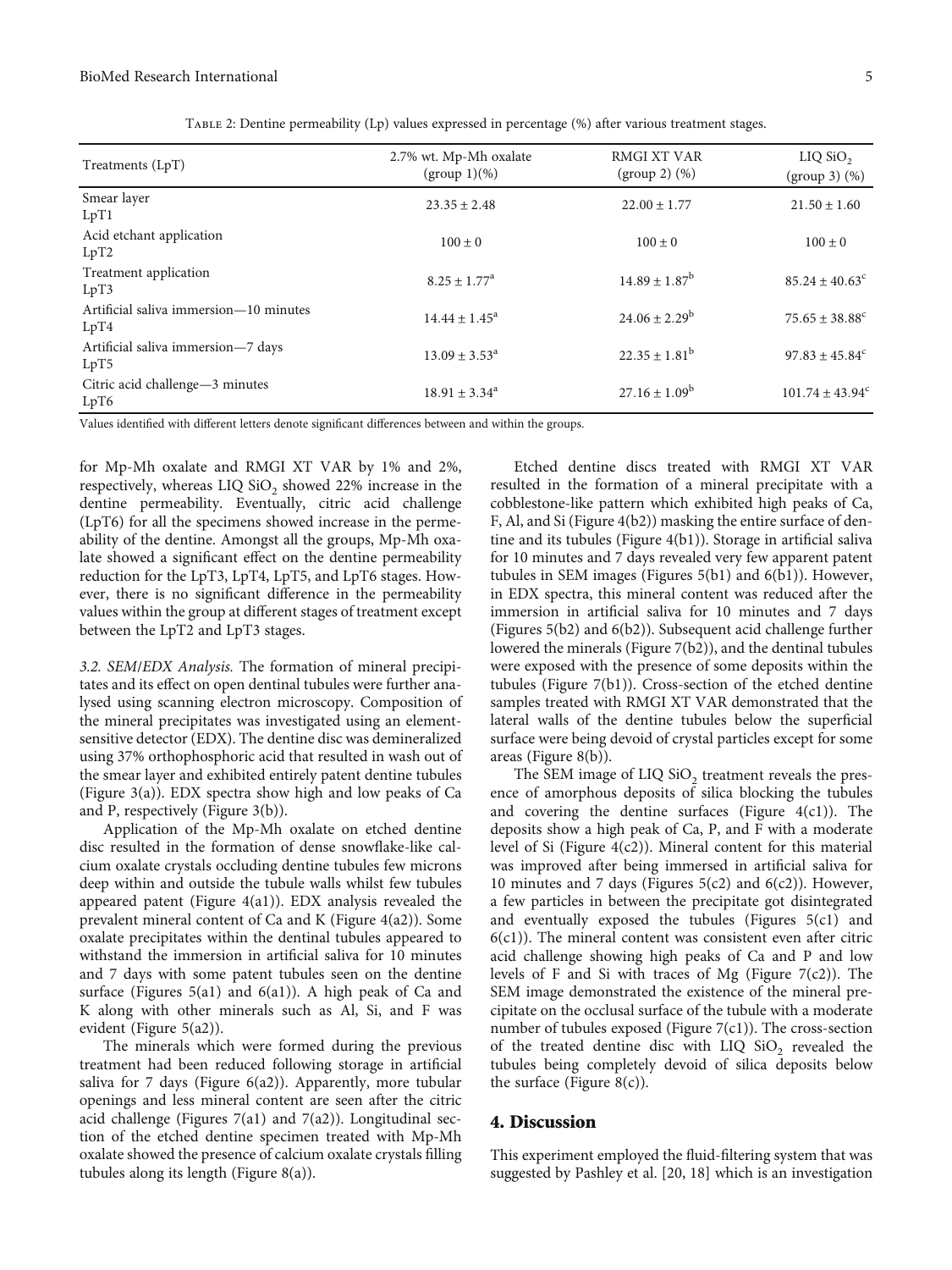<span id="page-5-0"></span>

FIGURE 3: (a) SEM image (7500x) and (b) EDX analysis. Dentine disc representing the patency of dentine tubules following the acid etching EDX analysis revealed high and low peaks of Ca and P, respectively.

tool to assess the quantitative changes within and outside the surface of the dentine tubules. It is a useful and potential method for the evaluation of the dentine permeability reduction by desensitizing agents as a result of dentine tubule occlusion.

As suggested by Taher et al. [21 [\[19](#page-11-0)]. This experiment used 100 cmH<sub>2</sub>O pressure since it produces considerably higher mean permeability values compared to the physiological pulpal pressure of  $14 \text{ cm}H_2O$ . Apparently, none of the literature has suggested using the ideal pressure to perform these types of experiments. Several authors did not justify the use of higher pressure in their published study. It can be concluded that the use of different pressures in these studies is subjective rather than objective based. However, a higher pressure would tend to increase the permeability value of the dentine [\[20\]](#page-11-0). It would reduce the measuring time for each specimen allowing the researcher to use more samples to improve the power of the study [\[19\]](#page-11-0).

The experimental protocol for the present study was designed in a way that the experimental agents were subjected to different treatments to simulate the oral environment. Therefore, these agents underwent assessment to decrease dentine permeability by its interactions with the simulated environment. This study not only helps to identify the immediate effect (10 mins after application) but also the late effects (7 days) of the desensitizing agents by constant blocking of the dentinal tubules. Evaluation was carried on up to a 7-day period because, in a clinical situation, the patient will be given a weekly review appointment to monitor the progress. Subsequently, these desensitizing agents were also challenged with citric acid for 3 minutes. This was to mimic the consumption of acidic beverages during daily life and record the interaction of desensitizing agents with it. Ideally, the best investigation to be carried out is in vivo, since it is difficult to set all the biological parameters to be in carried out in vitro. The researchers should be meticulous when deriving conclusions from these types of experimental outcomes since all these treatments just involved a single application of treatment agents and the methods did not evaluate any resistance of the treated dentine specimens to mechanical challenges.

The 2.7% wt. Mp-Mh oxalate showed the highest reduction in permeability compared to the other two products at all the stages of dentine permeability measurements. The permeability reduction values ranged between 92% and 81% (LpT3–LpT6). These results were in agreement with other studies reported in the literatures [\[21\]](#page-11-0). SEM images for dentinal tubule occlusion showed that calcium oxalate crystals did not occlude the tubules to a large extent and covered the significant dentine surfaces at all the stages of the dentinal treatments. As reported in a previous study, a good correlation could not be derived between the amount of crystals formed on the dentine surface and the percentage of reduction in dentine permeability for this solution [[22](#page-11-0)]. However, the presence of oxalate deposits within the tubules in horizontal section would have narrowed the tubular diameter and reduced the permeability values. EDX analysis also showed the depletion of mineral content over time except for the immersion in artificial saliva for 10 minutes; this could be due to the transient incorporation of minerals from the artificial saliva. As reported in the literature, this solution has wide popularity because of its dual mechanism in treating dentine sensitivity by blocking excitation of the pulp sensory nerve and patent dentinal tubules [[23](#page-11-0)]. To conclude from this investigation, the initial decrease in hypersensitivity after application is due to nerve depolarization by  $K^+$  ions and tubular occlusion, but the long-term effect of this product could be due to the deposition of calcium oxalate crystals within the tubules.

RMGI XT VAR showed significant reduction in the dentine permeability compared to  $LIQ$   $SiO<sub>2</sub>$  treatment. The percentage reduction of dentine permeability was ranged between 85% and 72% (LpT3–LpT6); this was similar to the value reported by a previous study [[24](#page-11-0)]. SEM analysis showed the presence of cobblestone-like crystals covering the entire dentinal surface for the stages of treatment except for citric acid challenge. EDX analysis revealed the presence of its principal content such as Ca, F, Al, and Si in a high level at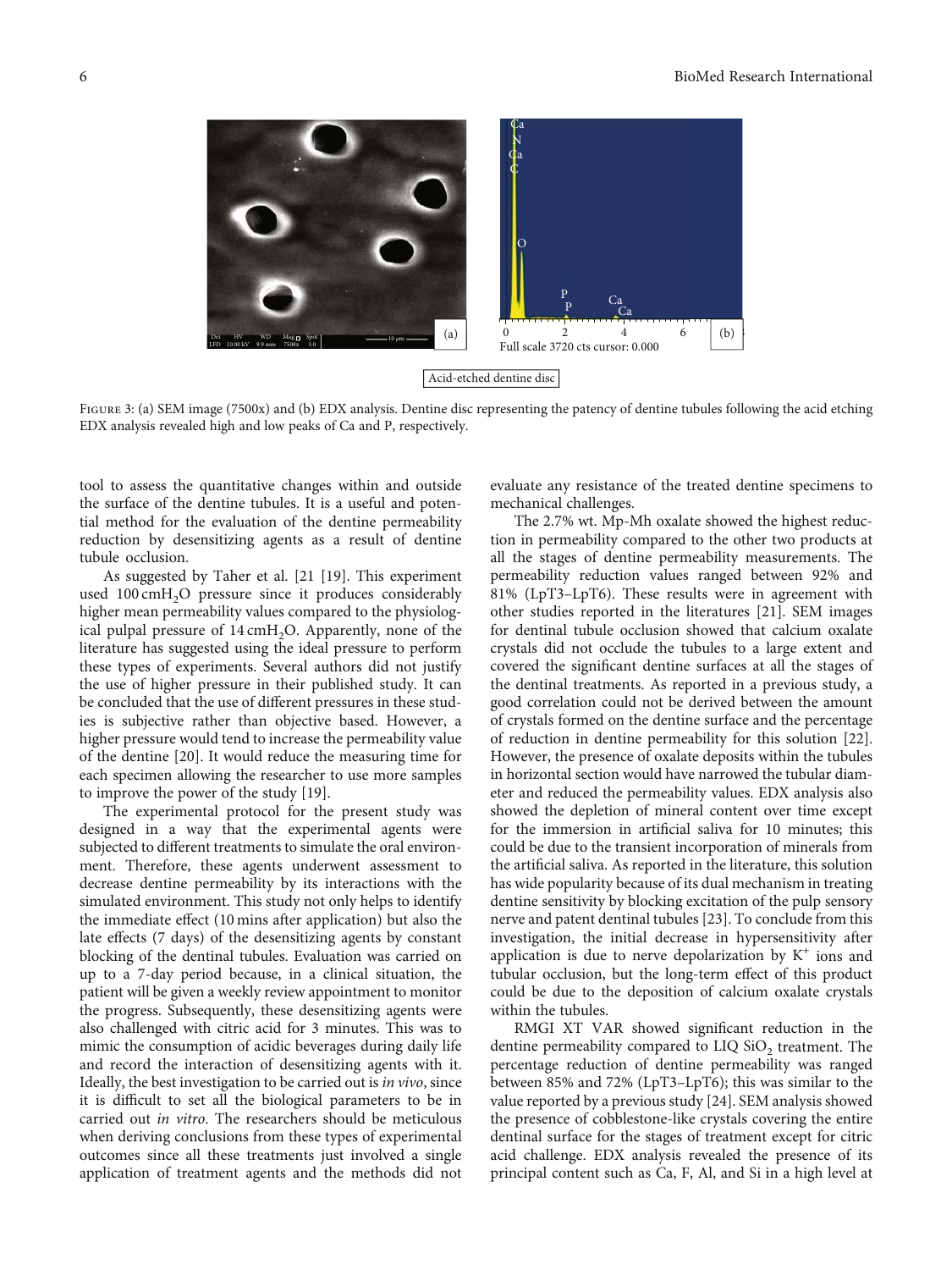<span id="page-6-0"></span>

FIGURE 4: SEM images (7500x) and EDX analysis of the dentine disc following the application of desensitizing agent. (a1) The etched dentine disc treated with Mp-Mh oxalate exhibited dense snowflake-like calcium oxalate crystals occluding dentine tubules whilst few tubules appeared patent. (a2) EDX analysis revealed high peaks of Ca and K. (b1) The application of RMGI XT VAR exhibits crystals like a cobblestone pattern masking the entire dentine surface. (b2) EDX analysis revealed a high level of Ca, Al, and Si with a low level of Na and P. (c1) LIQ SiO<sub>2</sub> exhibit occlusion of dentine tubules by amorphous deposits with few vacant tubules. (c2) EDX analysis revealed a high peak of Ca, P, and F with a moderate level of Si.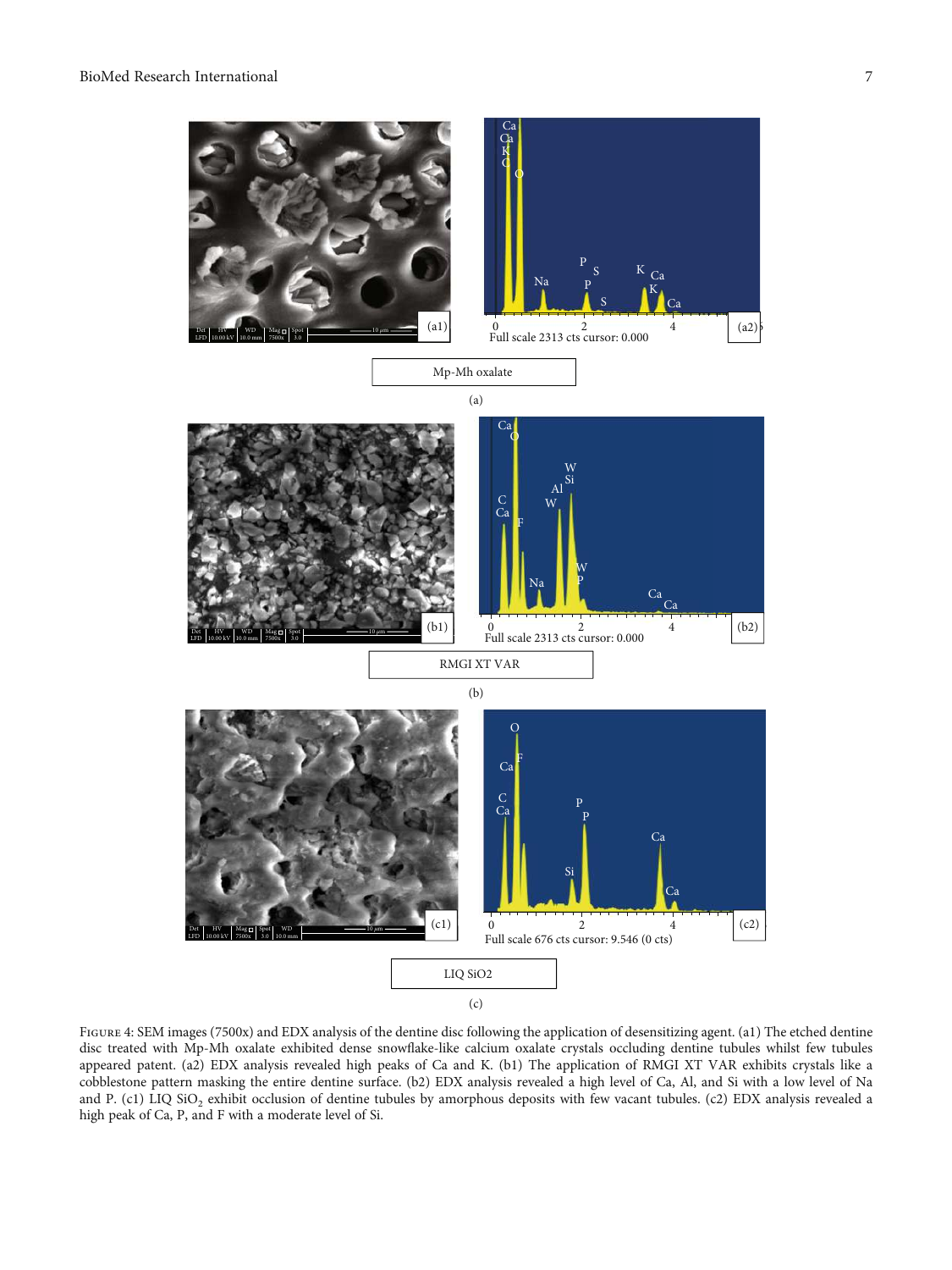<span id="page-7-0"></span>

Figure 5: SEM images (7500x) and EDX analysis of treated dentine disc immersed in artificial saliva for 10 minutes. (a1) Mp-Mh oxalate shows oxalate precipitate blocking some tubules while others are patent. (a2) EDX spectra show a high peak of Ca and K along with other minerals such as Al, Si, and F. (b1) RMGI XT VAR shows the presence of crystal deposits on the dentine surface with few open tubules. (b2) EDX spectra show a moderate level of Ca, Al, and Si. (c1) LIQ  $SiO_2$  show Si precipitate masking the dentine surface with few open tubules. (c2) EDX spectra show a high level of Ca, P, and F with a moderate level of Si.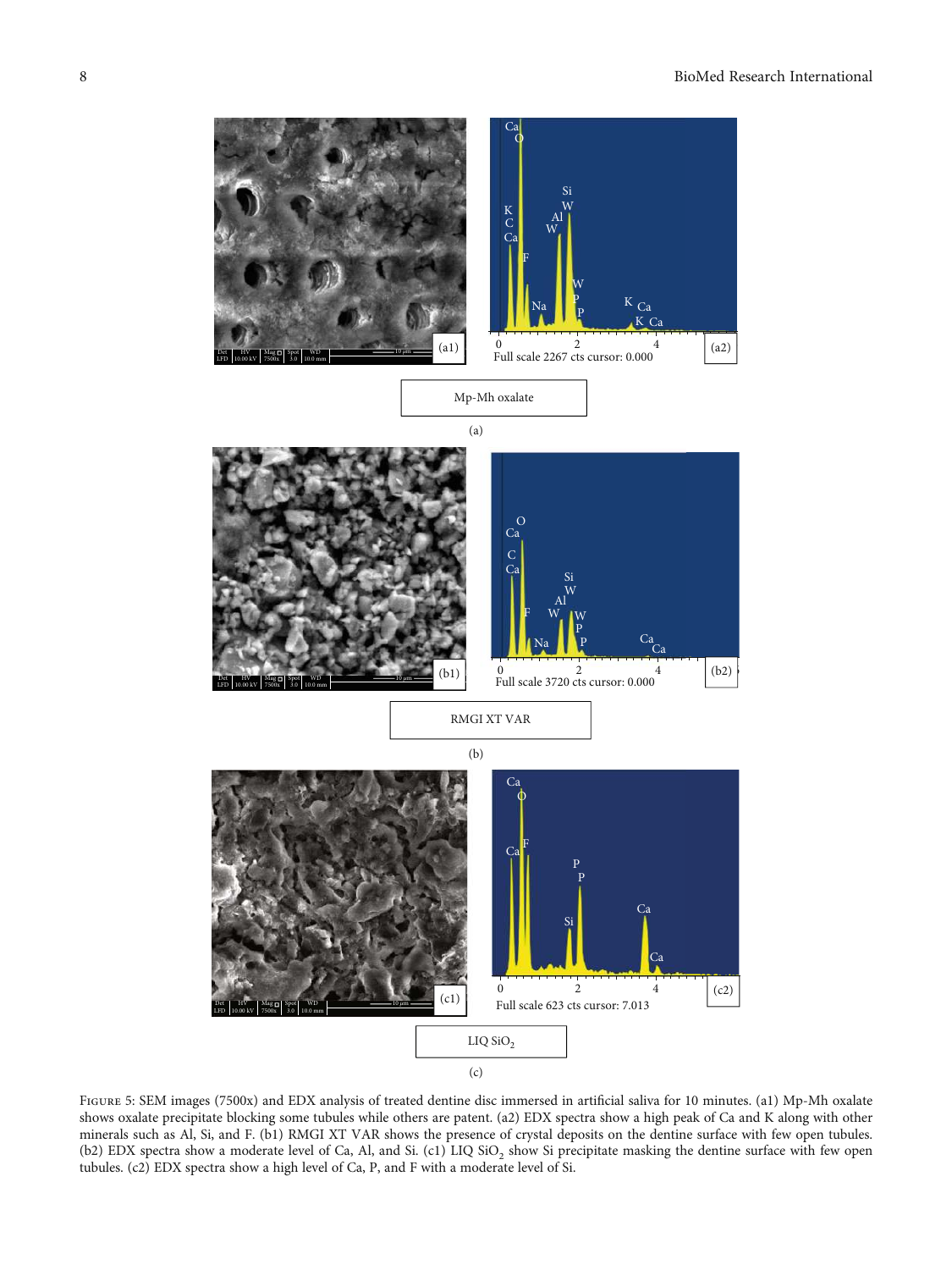<span id="page-8-0"></span>

Figure 6: SEM images (7500x) and EDX analysis of treated dentine disc following the immersion in artificial saliva for 7 days. (a1) Mp-Mh oxalate shows the oxalate precipitates over few dentinal tubules with some patent tubules. (a2) EDX analysis revealed moderate peaks of Ca and K and a low level of P. (b1) RMGI XT VAR show the cobblestone pattern of crystals covering the entire dentinal surface with few open tubules. (b2) EDX analysis revealed a low level of Ca, Al, and Si. (c1) LIQ SiO<sub>2</sub> show interconnected Si precipitate with few open tubules. (c2) EDX analysis revealed high levels of Ca, P, F, and K along with a low level of Si.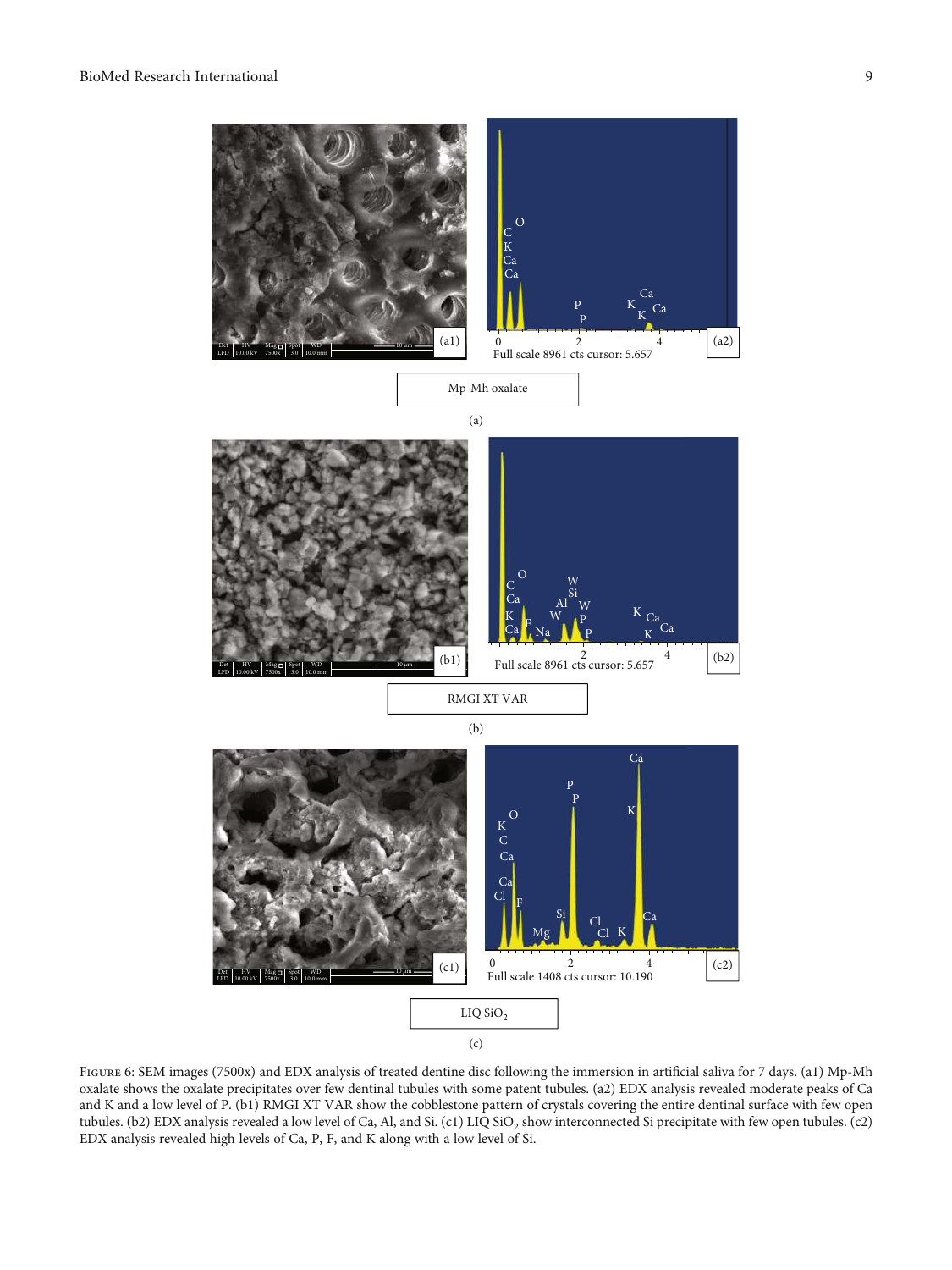<span id="page-9-0"></span>

FIGURE 7: SEM images (7500x) and EDX analysis of treated dentine disc following citric acid challenge for 3 minutes. (a1) Mp-Mh oxalate resulted in dissolution of the tubular plugs, yet some crystal deposits could be seen within the tubule. (a2) EDX analysis revealed a moderate level of Ca and traces of P. (b1) RMGI XT VAR show loss of crystal structures on the dentine surfaces with few deposits within the tubules. (b2) EDX analysis revealed a moderate level of Ca and K with traces of F, Al, Si, and P. (c1) LIQ SiO<sub>2</sub> show the change in the morphology of the deposits covering dentine surfaces exposing few tubules. (c2) EDX analysis revealed high peaks of Ca and P and a low peak of Mg, Si, and F.

the application stage. However, during the subsequent stages, these minerals had started declining from its peak following the storage in artificial saliva for 10 minutes and 7 days. This

could be due to the release of its minerals to the external environment after its interaction with artificial saliva. It could be assumed that the longer the immersion in an aqueous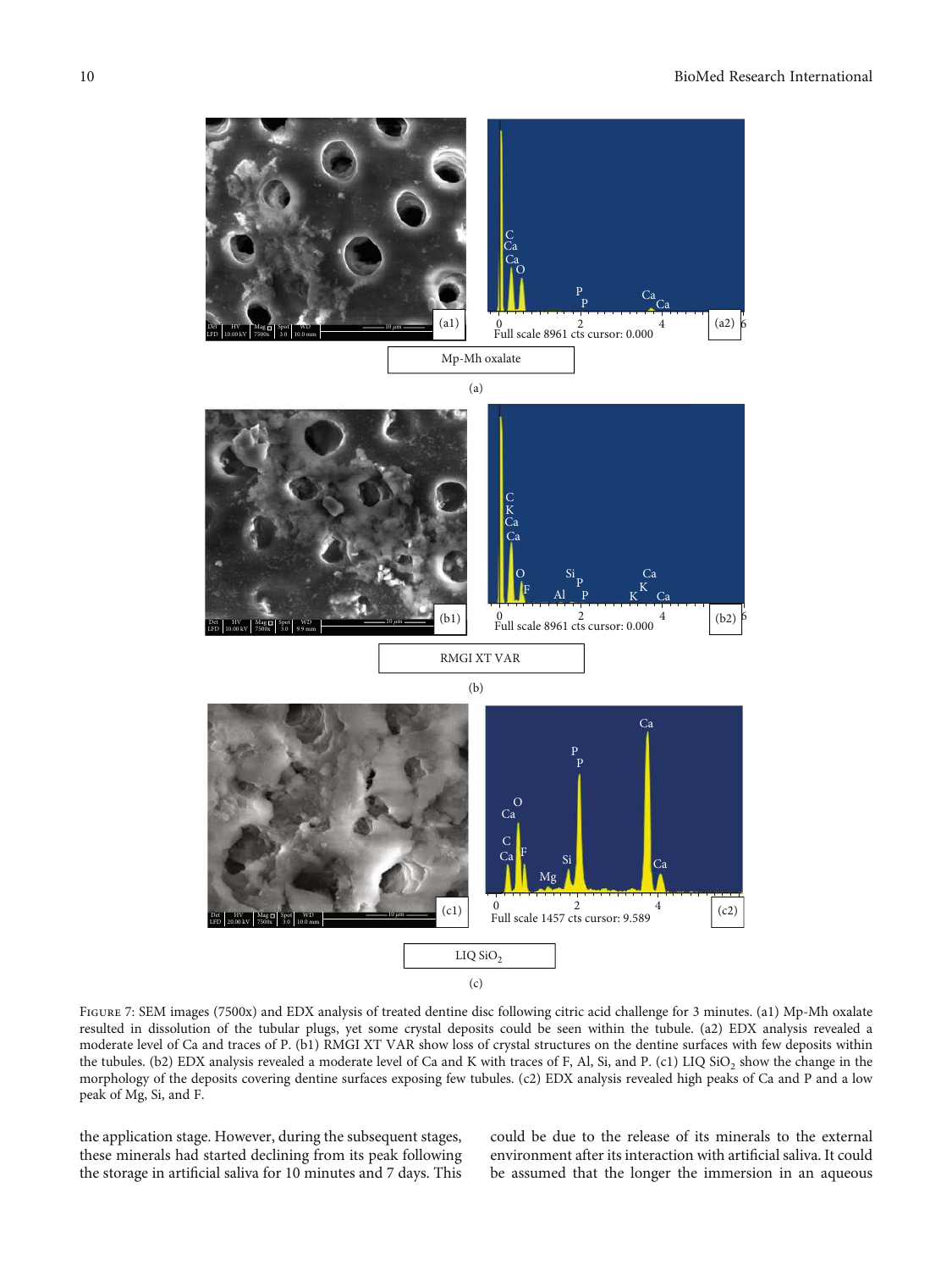<span id="page-10-0"></span>

FIGURE 8: SEM image (7500x) of longitudinal section of etched dentine specimen treated with desensitizing agent for 10 minutes. (a) Mp-Mh oxalate exhibits the presence of oxalate crystals within the length of the tubules (arrowhead). (b) RMGI XT VAR shows some mineral deposits within the tubules (arrowhead). (c) The tubules appear to be vacant transversely along its length (arrowhead).

solution, the more the loss of mineral from the product, which could favor the saturation of tooth minerals during low pH within the mouth. Upon acid challenge, these materials further deteriorated from the superficial surfaces and eventual loss of minerals. However, SEM analysis showed some of the crystal plugs within the tubules to reduce the dentine permeability [[25](#page-11-0)]. The horizontal section of the treated dentine specimen also showed some mineral crystals within the tubules. Appearance of resin tags within the tubules which was reported in a previous study could not be found in the present study [\[26\]](#page-11-0). Presumably, this would have been lost from the tubules when the specimen was sectioned. Furthermore, it has been reported that RM-GIC has reduced biocompatibility compared to conventional glass ionomer cements because of the presence of HEMA in their ingredients [\[27\]](#page-11-0).

 $LIQ$   $SiO<sub>2</sub>$  showed lower reduction in permeability compared to the Mp-Mh oxalate and RMGI XT VAR. It reduced dentine permeability lower than 14% (LpT3 to LpT6). This material exceeded the maximum permeability value after citric acid challenge. SEM images show the precipitate of silica covering the dentine surface with a minimum number of tubules exposed for all the stages of dentine treatment except for the citric acid challenge. EDX analysis showed high peaks of Ca, P, and Si which were relatively constant throughout the dentine treatments. High peaks of minerals after immersion in artificial saliva depict that this material may have a remineralizing potential. However, the crosssection of the dentine specimen showed that the silica precipitate was not formed within the tubules. Overall, high permeability values could be explained due to the absence of the precipitate within the tubules that prevents the superficial silica deposits to have weak resistance to hydraulic conductance which leads to exposure of tubules and increased permeability. Another reason could be that the larger diameter silica deposits do not fit within the dentine tubules and eventually increase the fluid movements. To best of our knowledge, no studies have been published related to dentine permeability for this material. In addition, the biocompatibility of this agent is not reported in the literature.

4.1. Limitations. Since it is an in vitro experimental study, results should be interpreted meticulously. All the desensitizing agents were applied at one point. It may need several applications to improve its effectiveness. Additionally, it is difficult to determine the interaction of these agents with natural saliva in an in vitro test. Further well-controlled clinical trials are required to prove its clinical efficacy.

#### 5. Conclusions

Within the limitation of the study, it could be concluded that 2.7% monopotassium-monohydrogen oxalate was significantly effective in reducing dentine permeability compared to RMGI XT VAR and LIQ  $SiO_2$ .

#### Data Availability

The data used to support the findings of this study is confidential, and the availability of the data is restricted to the vicinity of University of Malaya. Hence, it cannot be made available upon request.

#### Conflicts of Interest

The authors report no conflicts of interest. The authors alone are responsible for the content and writing of the paper.

#### Acknowledgments

The authors would like to extend their gratitude to Encik Hassan, Puan Zarina, and En Rafique for contributing to the studies. This study was funded by Geran Penyelidikan Universiti Malaya (Wellness) (RG530-13HTN). The authors also appreciate Professor David H. Pashley for sharing his profound ideas and technical expertise.